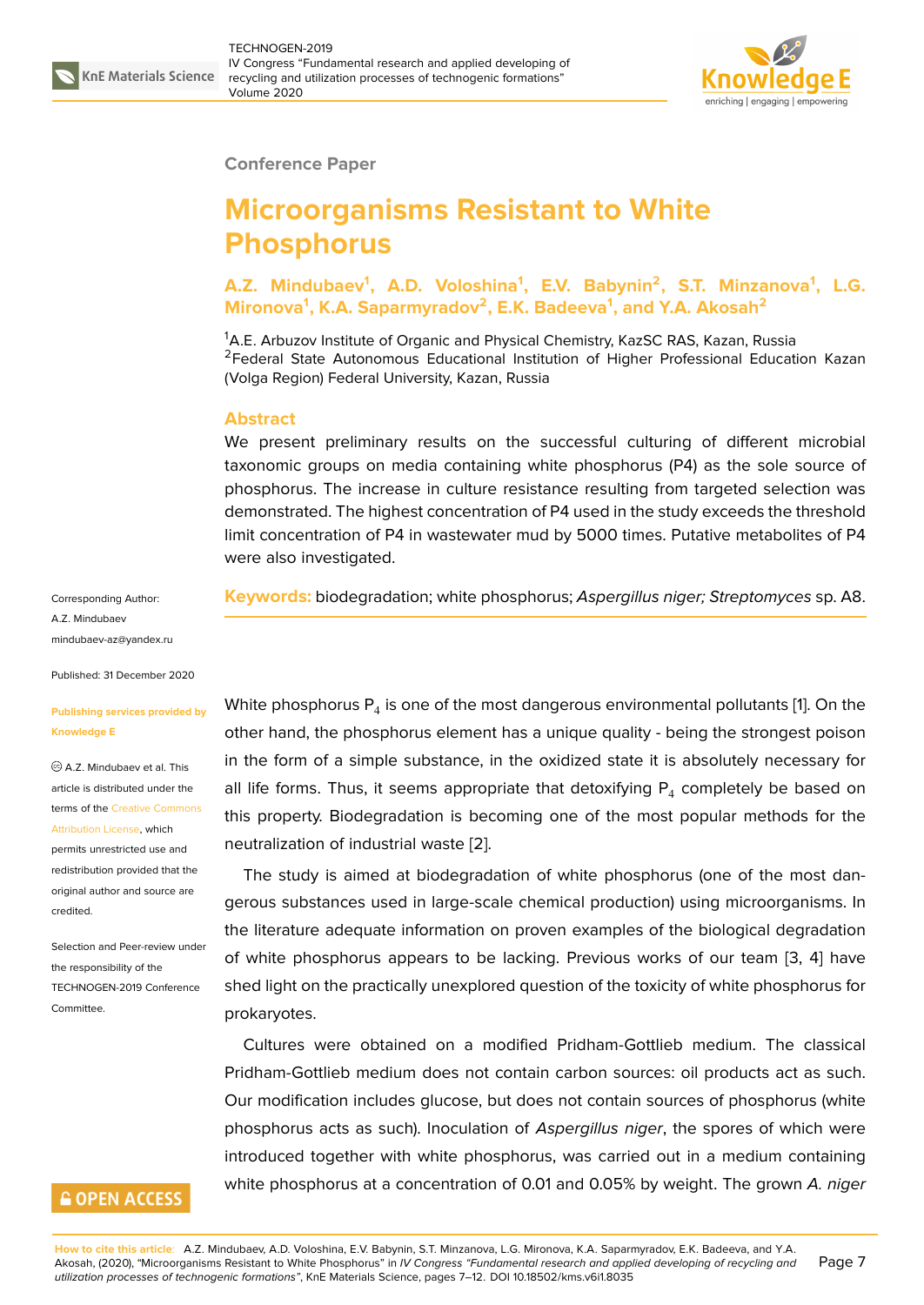was likewise cultures in control media K (+) and K (-), in which phosphate was added to the positive control media K  $(+)$ , while the negative control media K  $(-)$  lacked any source of phosphorus. A reseeding of *A. niger* was performed in media of a similar composition. However, the third reinoculation was cariied out in media with an increased concentration of white phosphorus: 0.05, 0.1, and 0.2% by weight. A strain of *Streptomyces sp*. A8 was cultured under similar conditions. The fourth culturing was carried out in media with a white phosphorus concentration of 0.1, 0.5, and 1% by weight. In this, in addition to *Aspergillus* and *Streptomycete*, the *Trichoderma asperellum* F-1087 fungus, provided by the Department of Biochemistry of the Kazan Federal University, was cultured.

On day 5 following inoculation, the *A. niger* culture which had grown at 0.05% white phosphorus, was reseeded into the control media K (+) and K (-). Six days after inoculation, the following pattern was observed (see Figure 1); a significant number of relatively small colonies grew in K (+) medium with phosphate: this means that most spores have sprouted, which is natural under favorable conditions. In K (-) medium, without phosphorus sources, small colonies grew, occupyi[ng](#page-2-0) a relatively large area, but very weak \_ almost transparent, with undeveloped mycelium and distinctive conidiophores, in the appearance of a scattering of black dots, instead of a solid black field. Apparently, this was due to a lack of phosphorus. Even though the agar used to prepare the medium contains an admixture of phosphate, it was insufficient for the full growth of mushrooms. In a medium with 0.05% white phosphorus, the colonies grew less than in K (+), however, they give the impression of completely normal, not experiencing a deficiency of nutrients. It could thus be concluded that not all fungal spores survive in the presence of white phosphorus. However, survivors have the ability to use either white phosphorus itself or the products of its chemical transformations as a source of phosphorus.

The next reseeding was carried out on day 84 after the first in media with a higher concentration of white phosphorus, in order to adapt the fungus to it.  $\mathsf{P}_4$  concentrations of 0.05, 0.1, and 0.2% were adopted. The latter, according to [5], corresponds to a thousand-fold excess of the threshold limit concentration (TLC) of white phosphorus in wastewater. Nevertheless, even with such a high content of white phosphorus in the medium, intensive growth of fungal colonies was observe[d.](#page-5-4) On the fourth day after inoculation, at all three concentrations of white phosphorus, the beginning of sporulation was observed, but at 0.1 and 0.2% of  $\mathsf{P}_4$  fungi lagged in growth as compared to 0.05%. It is possible that the used concentrations of the studied toxicant negatively affect the potency and viability of the fungi. Notwithstanding, these concentrations do not completely suppress them. Nevertheless, the results of sowing suggest that black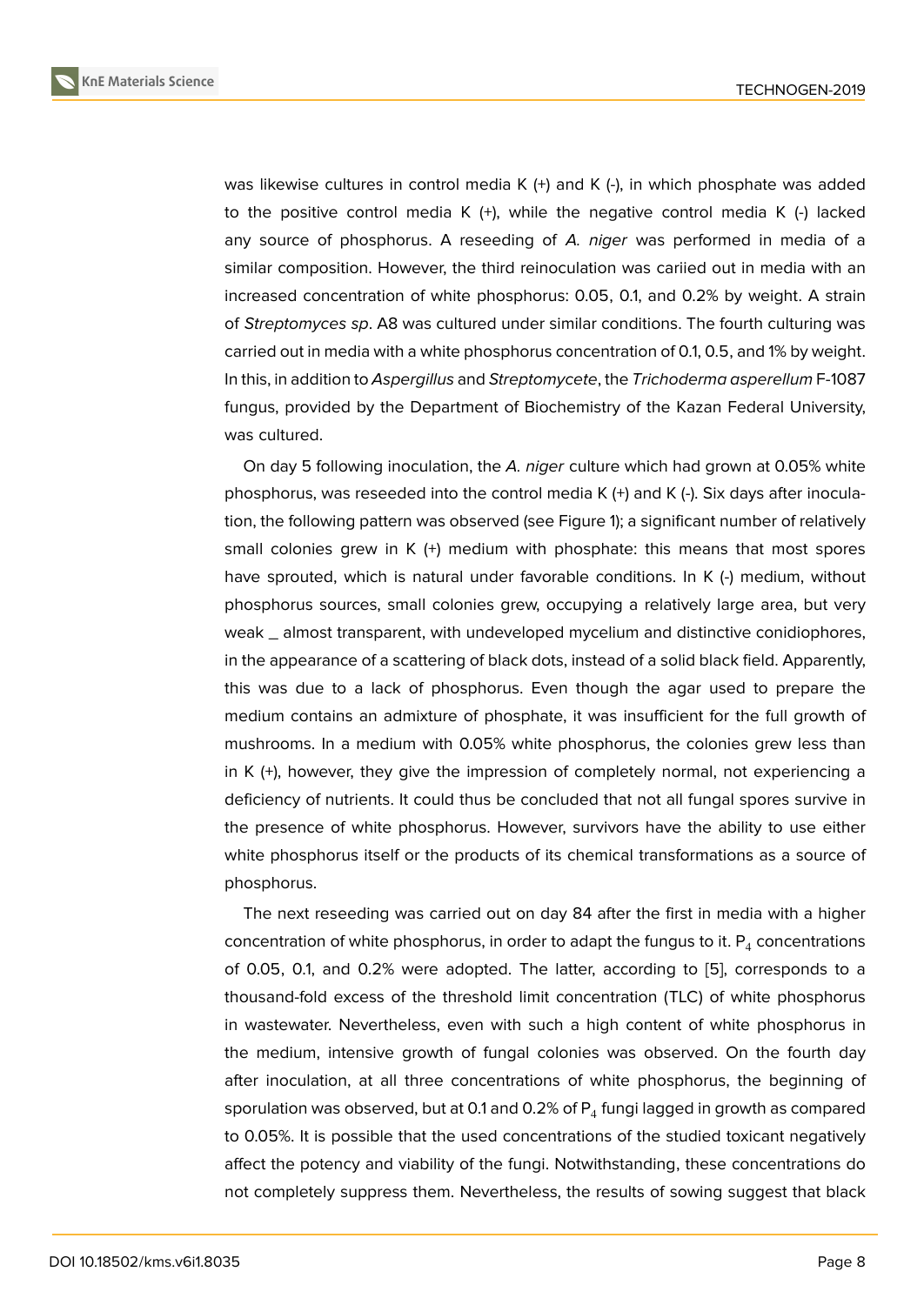

**Figure** 1: Samples of the first reseeding of resistant fungi A. niger. after 6 days: growth of 49 spore-forming colonies was observed in medium with phosphate (K (+)); growth of 33 weakened colonies was noticed in medium without phosphorus source (K (-)), while growth of 11 large spore-forming colonies was seen in medium with 0.05% white phosphorus

<span id="page-2-0"></span>aspergillus easily adapts to the presence of white phosphorus in the medium even at a concentration of 0.2%.

The fourth and second reseeding of aspergillus and streptomycetes, respectively were conducted 112 days after the first inoculation. The concentration of white phosphorus in the medium was again increased to 0.5 and 1% by weight. When such a large amount of  $P_4$  was added, a thick black precipitate in the media was observed instantly. The media emitted a strong specific odor of white phosphorus, even several days after sowing. After a day, the growth of seeded microorganisms was not detected. After four days in a medium with 0.5% white phosphorus, growth of small aspergillus colonies having a whitish appearance was observed (i.e., growth was greatly slowed down). In media with 1% of white phosphorus, no growth was observed on this day. Apparently, the observed black precipitate of phosphides transformed the trace elements present in the medium and necessary for the growth of microorganisms into the insoluble forms. It should be noted that a concentration of white phosphorus of 0.5% corresponds to 2500 times the TLC [5]. In addition, the *Trichoderma asperellum* F-1087 fungus was seeded at concentrations of 0.1, 0.5, and 1%. After four days, in the medium with a lower concentration, one large colony of trichoderma grew, i.e. this fungus likewise posseses the potential to absor[b](#page-5-4) white phosphorus. However, the fungi developed very slowly. Apparently, these concentrations of white phosphorus are close to limiting, at which fungal growth is still possible. For instance, growth of streptomycetes at 0.5% was not even observed 19 days after inoculation. On the eighth day, a scattering of spores formed on the surface of the aspergillus colonies, i.e. the fungus retained the ability to reproduce. Also on the eighth day, a growth of trichoderma colony on white phosphorus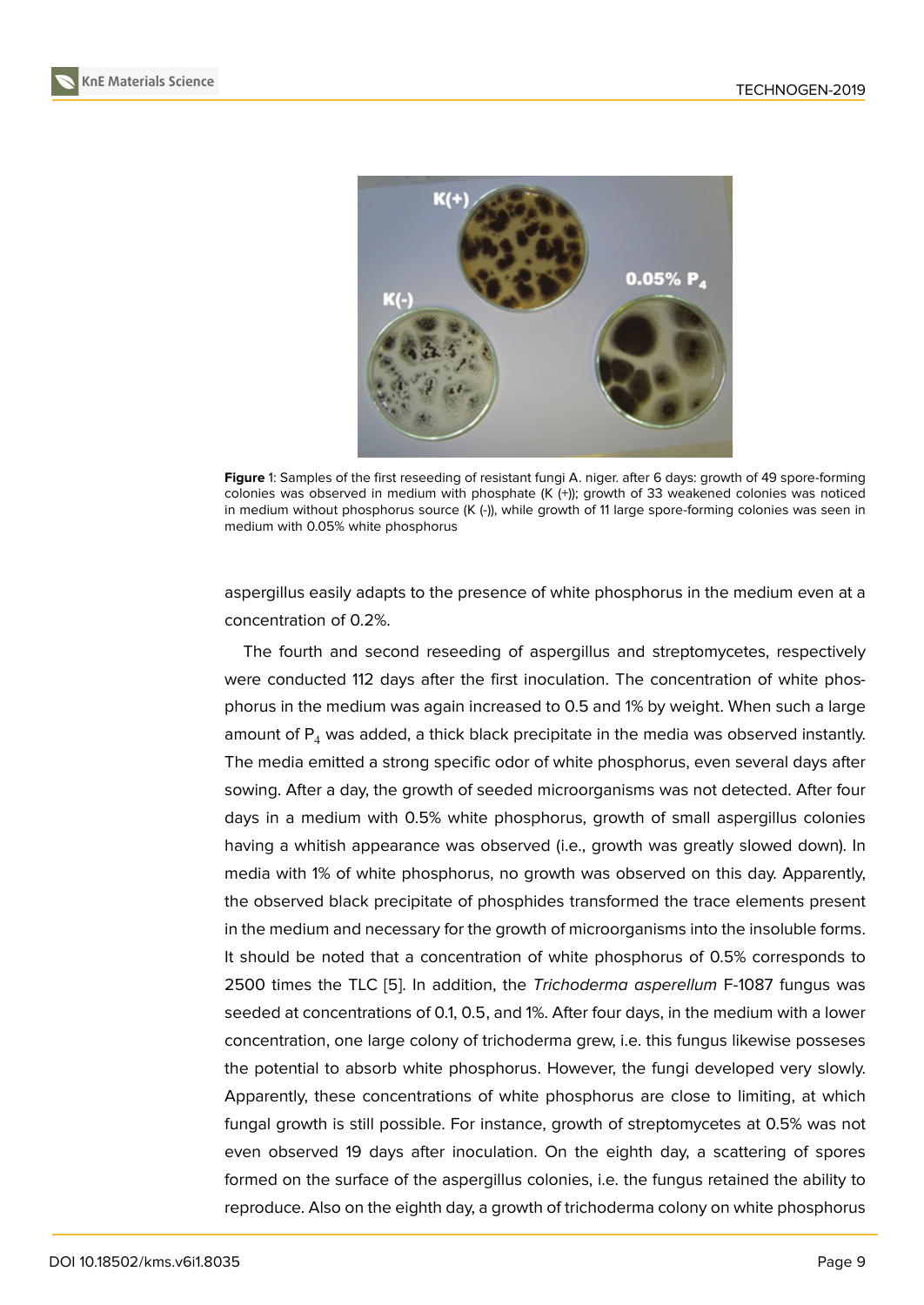at a concentration of 0.5% was visible. In media containing 1%  $\mathsf{P}_4$ , trichoderma growth was detected only after 11 days of culturing. In the case of trichoderma, there is a clear dependence: the higher the concentration of white phosphorus in the substrate, the slower the fungus grows. On the 12th day after sowing at 0.1% white phosphorus, the fungus formed an aereal mycelium with a pink color, at 0.5% the colony remained colorless with a shape close to a regular circle, but at 1% the colony consisted of a substrate mycelium.

*T. asperellum* F-1087 showed greater resistance to white phosphorus than *A. niger* and especially streptomycetes. On the eighteenth day after sowing, it acquired color and began to sporulate at 0.5% white phosphorus. It should be emphasized that trichoderma adapted to such high concentrations of white phosphorus immediately, without preliminary cultivation with a series of reseeding. Previously, this strain of the fungus was never grown in the presence of white phosphorus. Moreover, the concentration of white phosphorus in 1% exceeds the TLC in wastewater by 5000 times!

Third reseeding of *Streptomyces sp*. for the first time demonstrated an increase in the resistance of microorganisms to white phosphorus during selection. On day 22 after seeding, streptomycete growth was observed in the medium containing 0.5% white phosphorus. In previous cultures *Streptomyces. sp*. grew at concentrations notexceeding 0.2%, and clearly after a long delay. Even on the 20th day after sowing, signs of growth were not visible. On day 22, streptomycete appeared to have a substrate mycelium.

On the 27th day after the sixth culturing of *A. niger*, the onset of fungal growth was observed in the medium with 1% white phosphorus. In previous cultures, the maximum concentration of white phosphorus at which aspergillus grew was 0.5%. That is, *A. niger*, like streptomycetes, after several reseeding developed significantly greater stability compared to the original. Hence, streptomycetes showed the best adaptability to white phosphorus (see Figure 2). After five successive cultivation, their resistance increased fivefold. Fungi were observed continually to grow and adapt more slowly (in aspergillus, a doubled resistance was observed after eight successive cultures), but their resistance was initially higher than [th](#page-4-0)at of the actinomycetes, especially in trichoderma [6].

For the genetic identification of micromycetes, which stably metabolize white phosphorus and are morphologically classified as *A. niger*, the nucleotide sequence of its ITS1 and ITS2 regions was determined. Comparison with the sequences of the [G](#page-5-5)enBank database using the BLAST system [7] revealed 99% homology with the ITS1 and ITS2 regions of the described strains of *Aspergillus niger*, which allows us to identify this microorganism as a new strain of *Aspergillus niger*. We assigned to it the number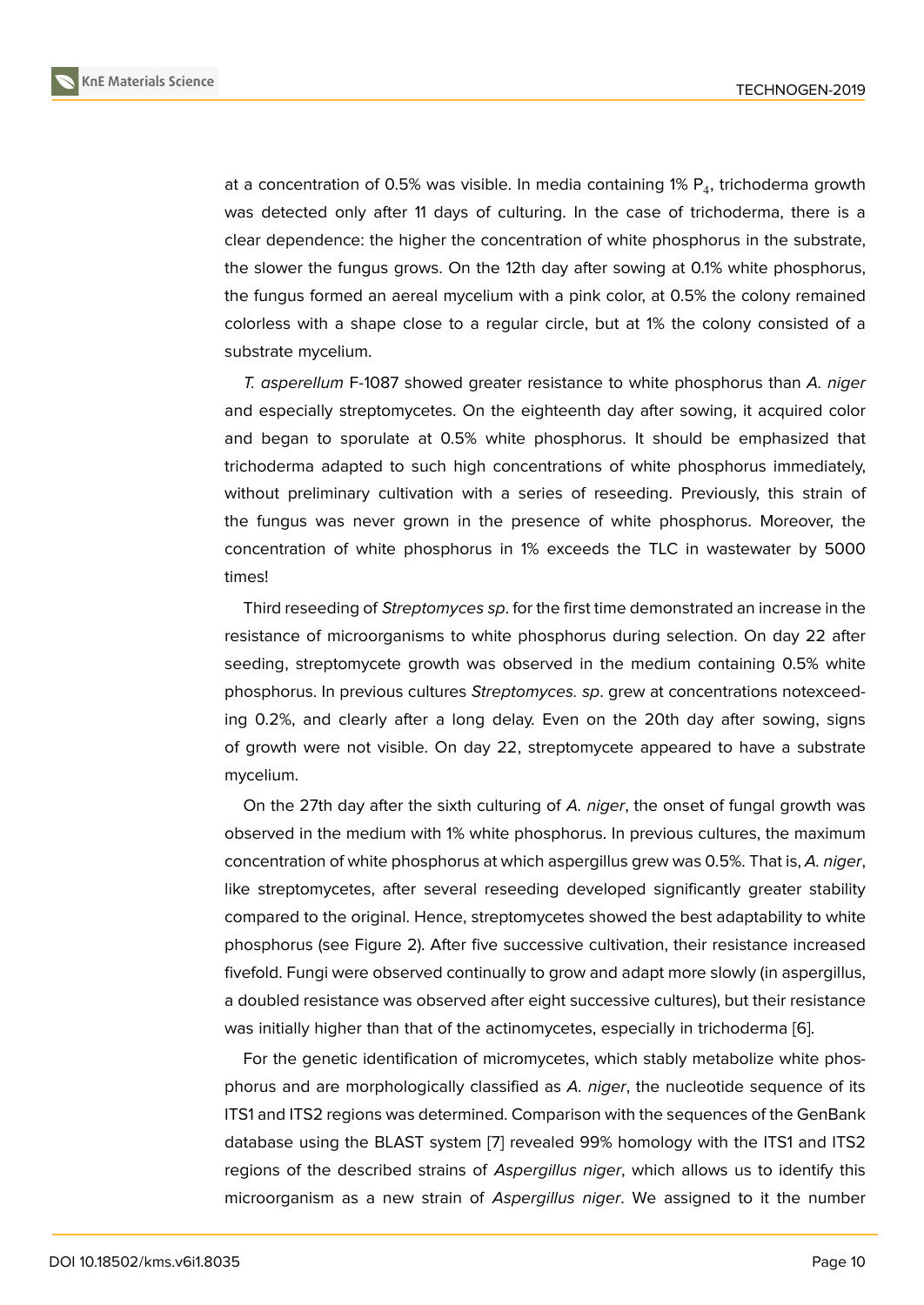

**Figure** 2: Adaptation and growth of resistance of microorganisms to white phosphorus after controlled breeding

<span id="page-4-0"></span>A. niger AM1 [8]. The nucleotide sequence of the strain is published in the GenBank database under the accesion number KT805426.

In the experimental  $31P$  Nuclear Magnetic Resonance spectrum taken from the aqueous phase, si[gn](#page-5-6)als appeared in the region of 0.3, 3.7, and 6.2 ppm, corresponding to phosphite and hypophosphite. Thus, it corresponds to compounds that are supposedly metabolites of white phosphorus, ie, it confirms our proposed metabolic pathway [9]. Below is a suggested pattern of white phosphorus metabolism (Figure 3).



**Figure** 3: The proposed metabolic pathway of white phosphorus

Since there is no information in the literature about microorganisms resistant to  $\mathsf{P}_4$ , the presented work has an undeniable novelty.